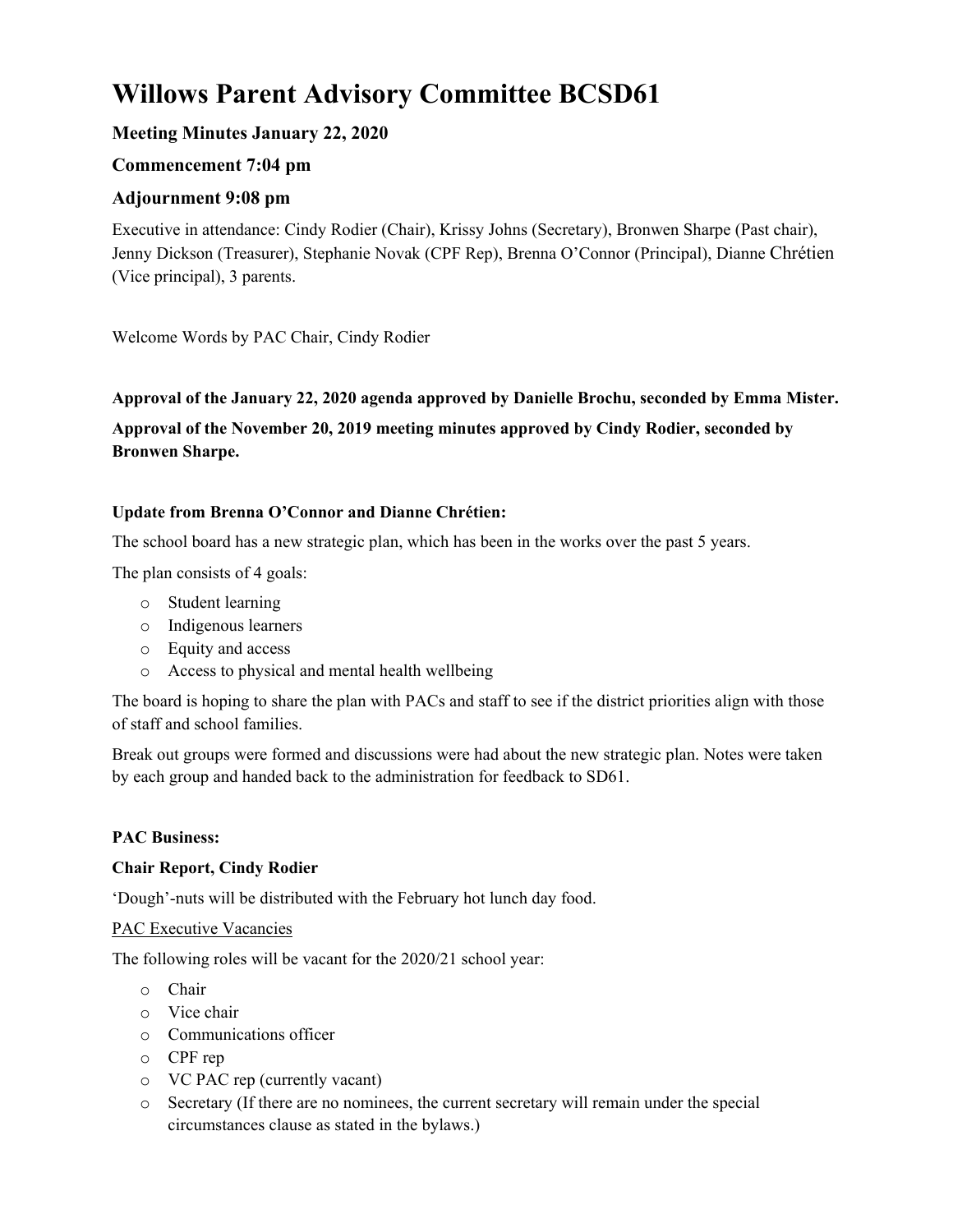### *< Current executive will write up descriptions and duties for each role and advertise vacancies across PAC online platforms. >*

### **Treasurer Report, Jenny Dickson**

2019/2020 budget is available for viewing upon request.

Contribution drive has raised \$17,000 this year so far.

*< Treasurer will let teachers know about moneys available for field trips, clubs, etc. >*

#### Parent Survey

The parent survey results have been received. 164 people responded to the SurveyMonkey.

The following have been noted as parent driven priorities for development and spending:

- o Long term spending priorities (in order of popularity) playground, outdoor learning, classroom
- o Long term spending priorities (in order of importance) in class learning equip, then outdoor, then playgrounds, then sustainability
- o #1 theme was natural playgrounds, outdoor learning spaces
- o Soccer area for K/1 side
- o Gardening indigenous garden

*Brenna mentioned that Habitat Acquisition Trust came in to Doncaster Elementary. to help with the installation of garden area. They may be a helpful resource if garden spaces are something that the PAC wishes to pursue.*

- o Transform the path to the 2/3 playground into a native garden/natural play space.=
- o Some other ideas mentioned (in no order)
	- o More trees, prizes instead of candy at PAC events, picnic area, increased seating, outdoor learning space, covered area, increased hot lunches, bullying prevention and intervention, partner with more local groups, increased spending for clubs, more communications around clubs, increase focus on First Nations culture, slush fund for families in need

### *< PAC will ask Michelle to redesign the survey to narrow down the options to a few achievable priorities for PAC funding support. >*

#### **Discussion:**

Dianne has a video clip of an outdoor learning space at a school in Langley. It was suggested that PAC connect with Lifecycles re: help developing outdoor classrooms.

Brenna suggested that a projector for gym would be a top spending priority from a school standpoint. FM sound fields could be a long-term spending item that would benefit all students in the classroom.

#### *< Brenna will ask teachers for a list of their PAC spending priorities. >*

A parent asked for more information on current and future clubs offered at Willows. Due to the number of students at the school, clubs are usually only mentioned over the announcements. The kids can decide if they are interested in participating. It was suggested that the Monterey Centre be contacted for volunteers to assist teachers with school clubs due to oversubscription/size of clubs when offered.

*< Brenna will update the weekly events email to list current clubs >*